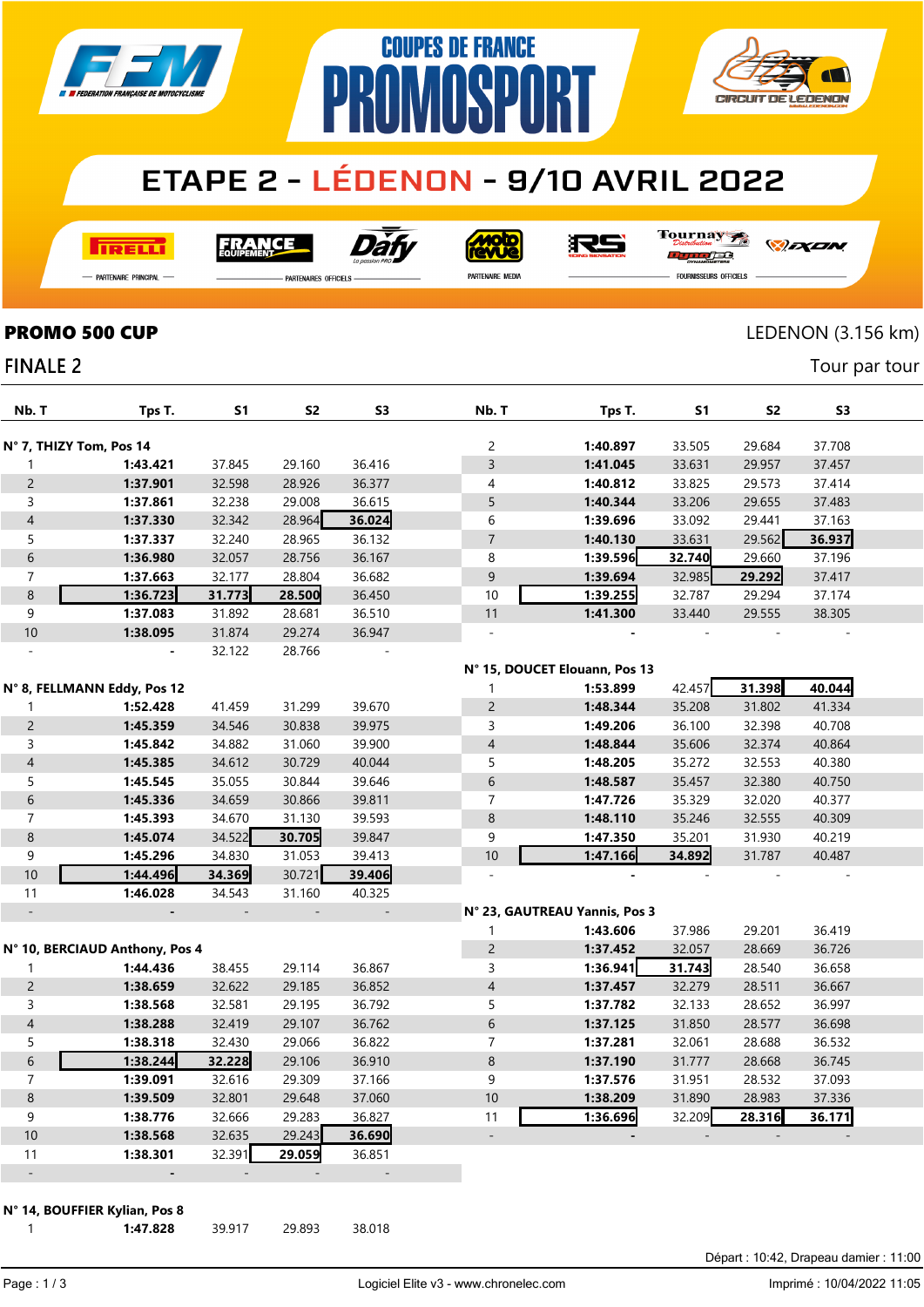

# **PROMOSPORT ETAPE 2 - LÉDENON - 9/10 AVRIL 2022**

**COUPES DE FRANCE** 

**TRELL** 

Dat **FRANCE** 

**Moto** 

RS

Tournay  $\overline{1}$ orse

*DEXEN* 

**CIRCUIT DE LEDENON** 

- Partenaire Principal

**FINALE 2** 

**PARTENAIRES OFFICIELS** 

PARTENAIRE MEDIA

FOURNISSEURS OFFICIELS

### **PROMO 500 CUP** LEDENON (3.156 km)

Tour par tour

| Nb. T                                                          | Tps T.                        | S1     | S <sub>2</sub> | S <sub>3</sub> | Nb. T          | Tps T.                         | S1     | S <sub>2</sub> | S3     |  |
|----------------------------------------------------------------|-------------------------------|--------|----------------|----------------|----------------|--------------------------------|--------|----------------|--------|--|
| N° 29, RAYNAUD Mathieu, Pos 5<br>N° 58, FEUTZ Maxime, Pos 1    |                               |        |                |                |                |                                |        |                |        |  |
| 1                                                              | 1:46.061                      | 39.347 | 29.547         | 37.167         | 1              | 1:41.503                       | 36.936 | 28.526         | 36.041 |  |
| $\overline{2}$                                                 | 1:39.365                      | 33.005 | 29.160         | 37.200         | $\overline{2}$ | 1:36.542                       | 32.255 | 28.191         | 36.096 |  |
| $\mathsf{3}$                                                   | 1:39.766                      | 32.963 | 29.321         | 37.482         | 3              | 1:36.549                       | 32.159 | 28.349         | 36.041 |  |
| $\overline{\mathcal{A}}$                                       | 1:40.498                      | 33.234 | 29.659         | 37.605         | $\overline{4}$ | 1:36.682                       | 31.889 | 28.371         | 36.422 |  |
| 5                                                              | 1:39.871                      | 32.863 | 29.616         | 37.392         | 5              | 1:36.005                       | 32.073 | 28.206         | 35.726 |  |
| $\sqrt{6}$                                                     | 1:40.138                      | 33.083 | 29.470         | 37.585         | 6              | 1:35.849                       | 31.753 | 28.107         | 35.989 |  |
| $\overline{7}$                                                 | 1:40.492                      | 33.411 | 29.402         | 37.679         | $\overline{7}$ | 1:37.662                       | 32.369 | 28.737         | 36.556 |  |
| $\,8\,$                                                        | 1:39.757                      | 32.859 | 29.790         | 37.108         | 8              | 1:37.429                       | 32.556 | 28.528         | 36.345 |  |
| 9                                                              | 1:39.208                      | 32.967 | 29.454         | 36.787         | 9              | 1:37.618                       | 32.460 | 28.581         | 36.577 |  |
| 10                                                             | 1:39.873                      | 32.772 | 29.806         | 37.295         | 10             | 1:37.744                       | 32.397 | 28.840         | 36.507 |  |
| 11                                                             | 1:39.948                      | 32.925 | 29.770         | 37.253         | 11             | 1:38.450                       | 32.605 | 28.772         | 37.073 |  |
|                                                                |                               |        |                |                | $\overline{a}$ |                                |        |                |        |  |
|                                                                |                               |        |                |                |                |                                |        |                |        |  |
| N° 39, BONFILS Sebastien, Pos 2<br>N° 74, MERIAUX Ronan, Pos 9 |                               |        |                |                |                |                                |        |                |        |  |
| 1                                                              | 1:42.353                      | 37.410 | 28.703         | 36.240         | 1              | 1:48.587                       | 40.253 | 30.466         | 37.868 |  |
| $\overline{2}$                                                 | 1:37.333                      | 32.214 | 28.646         | 36.473         | $\overline{c}$ | 1:41.539                       | 33.758 | 29.806         | 37.975 |  |
| 3                                                              | 1:37.699                      | 32.247 | 28.682         | 36.770         | 3              | 1:40.929                       | 33.657 | 29.901         | 37.371 |  |
| $\overline{4}$                                                 | 1:37.846                      | 32.335 | 28.828         | 36.683         | $\overline{4}$ | 1:40.714                       | 33.634 | 29.593         | 37.487 |  |
| 5                                                              | 1:38.107                      | 32.641 | 28.687         | 36.779         | 5              | 1:40.487                       | 33.459 | 29.752         | 37.276 |  |
| $\sqrt{6}$                                                     | 1:37.069                      | 32.095 | 28.580         | 36.394         | 6              | 1:41.532                       | 33.970 | 29.976         | 37.586 |  |
| $\overline{7}$                                                 | 1:37.570                      | 32.293 | 28.806         | 36.471         | $\overline{7}$ | 1:41.940                       | 33.847 | 29.964         | 38.129 |  |
| 8                                                              | 1:37.342                      | 32.006 | 28.527         | 36.809         | 8              | 1:42.291                       | 34.035 | 30.434         | 37.822 |  |
| 9                                                              | 1:37.303                      | 32.217 | 28.529         | 36.557         | 9              | 1:41.970                       | 33.780 | 30.001         | 38.189 |  |
| 10                                                             | 1:37.732                      | 32.246 | 28.840         | 36.646         | 10             | 1:42.747                       | 34.078 | 30.034         | 38.635 |  |
| 11                                                             | 1:36.423                      | 31.845 | 28.473         | 36.105         | 11             | 1:43.248                       | 34.018 | 30.353         | 38.877 |  |
|                                                                |                               |        |                |                | $\overline{a}$ |                                |        |                |        |  |
|                                                                |                               |        |                |                |                |                                |        |                |        |  |
|                                                                | N° 40, DEBIZE Gregory, Pos 11 |        |                |                |                | N° 76, QUINIOU Francois, Pos 7 |        |                |        |  |
| 1                                                              | 1:50.961                      | 40.727 | 31.011         | 39.223         | 1              | 1:45.224                       | 38.645 | 29.116         | 37.463 |  |
| $\overline{c}$                                                 | 1:44.412                      | 34.666 | 31.074         | 38.672         | $\overline{c}$ | 1:39.805                       | 33.009 | 29.062         | 37.734 |  |
| 3                                                              | 1:44.943                      | 34.878 | 30.874         | 39.191         | 3              | 1:40.125                       | 33.057 | 29.396         | 37.672 |  |
| $\overline{\mathcal{A}}$                                       | 1:44.450                      | 34.423 | 30.876         | 39.151         | 4              | 1:41.176                       | 33.230 | 30.293         | 37.653 |  |
| 5                                                              | 1:45.055                      | 34.766 | 31.110         | 39.179         | 5              | 1:40.105                       | 32.781 | 29.662         | 37.662 |  |
| $\sqrt{6}$                                                     | 1:43.921                      | 34.404 | 30.690         | 38.827         | 6              | 1:40.270                       | 33.411 | 29.170         | 37.689 |  |
| $\overline{7}$                                                 | 1:43.927                      | 34.488 | 30.767         | 38.672         | 7              | 1:40.115                       | 33.416 | 29.085         | 37.614 |  |
| 8                                                              | 1:43.691                      | 34.437 | 30.522         | 38.732         | 8              | 1:40.068                       | 32.759 | 29.595         | 37.714 |  |
| 9                                                              | 1:42.581                      | 33.905 | 30.393         | 38.283         | 9              | 1:39.481                       | 32.891 | 29.056         | 37.534 |  |
| 10                                                             | 1:43.030                      | 34.027 | 30.695         | 38.308         | 10             | 1:39.180                       | 32.734 | 29.046         | 37.400 |  |
| 11                                                             | 1:43.172                      | 34.180 | 30.123         | 38.869         | 11             | 1:40.802                       | 32.925 | 29.593         | 38.284 |  |
|                                                                |                               |        |                |                |                |                                |        |                |        |  |